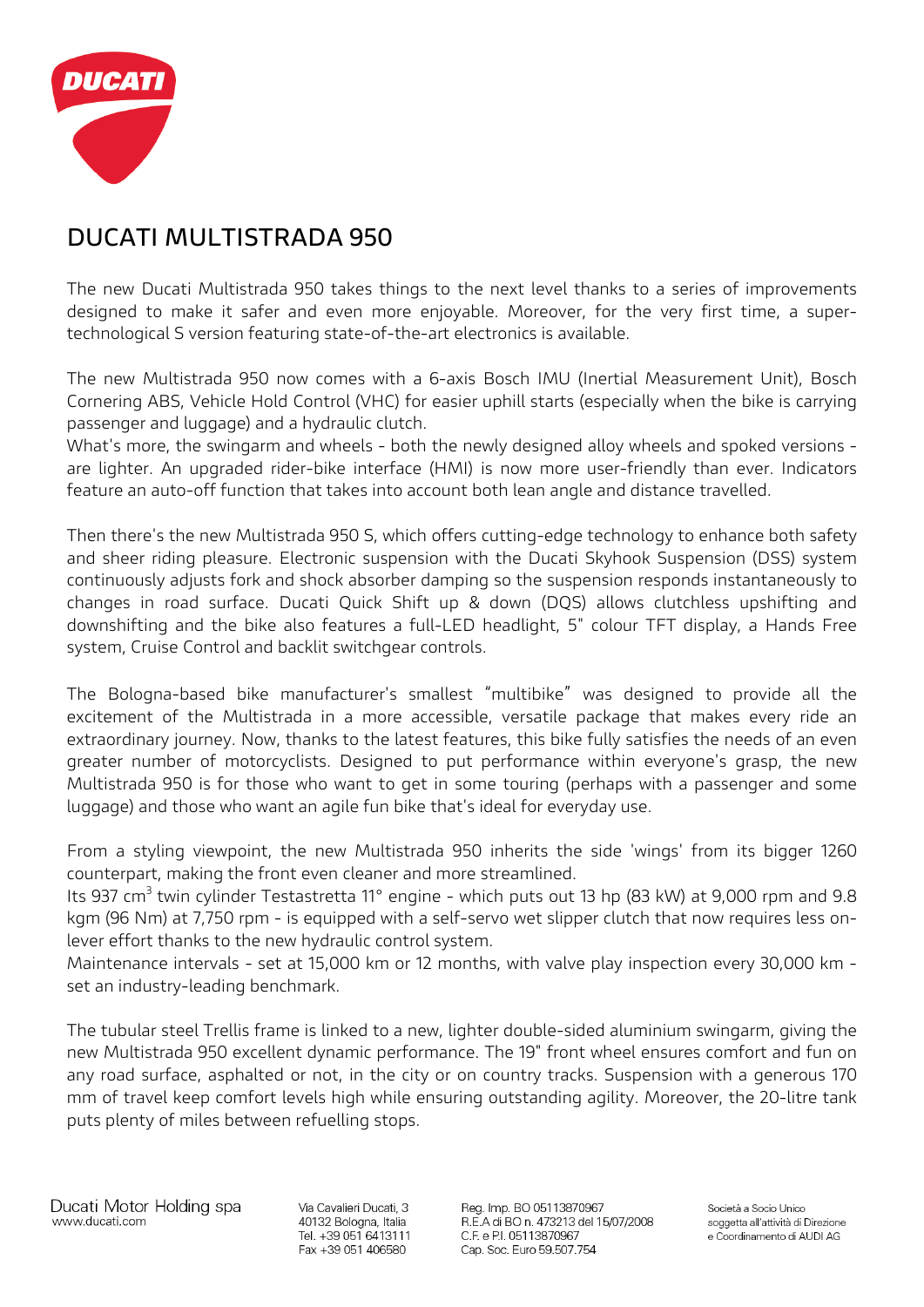

The electronics package now includes Bosch Cornering ABS, Ducati Traction Control (DTC), Vehicle Hold Control (VHC) and, on the Multistrada 950 S, semi-active Ducati Skyhook Suspension (DSS), Ducati Quick Shift up/down (DQS) (available as an accessory for the Multistrada 950), Ducati Cornering Lights (DCL) and Cruise Control. Both the Multistrada 950 and the Multistrada 950 S can mount the Ducati Multimedia System (DMS).

The Multistrada 950 is available in Ducati Red while the Multistrada 950 S comes in Ducati Red and Glossy Grey.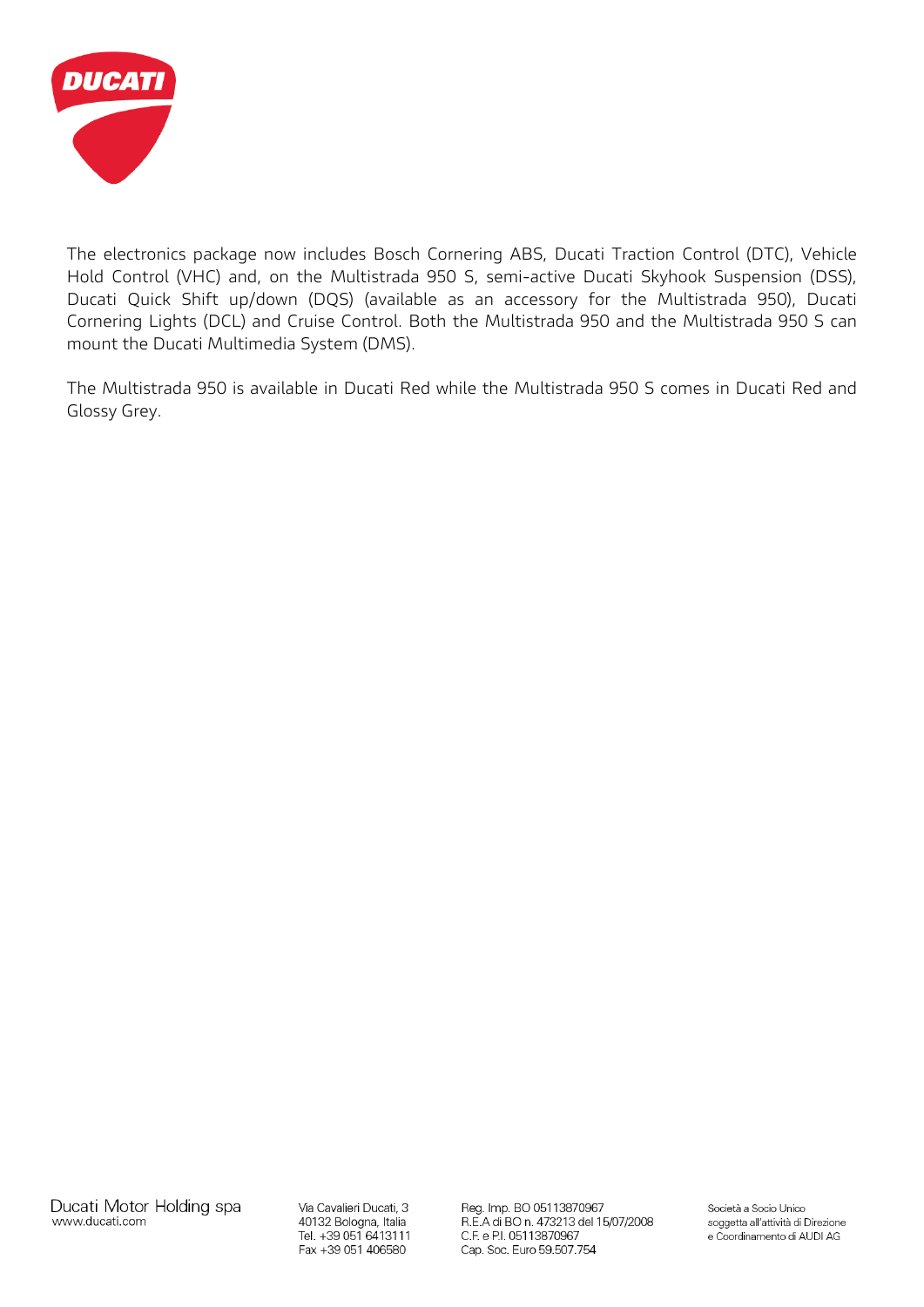

# **Ducati Multistrada 950**

- **Colours**
	- o Ducati Red with Ducati Red frame and Glossy Black wheels

#### • **Main as-standard features**

- o 937 cm<sup>3</sup> Testastretta 11° engine with 113 hp at 9,000 rpm and 96 Nm at 7,750 rpm
- o Exhaust with single silencer
- o Tubular steel Trellis frame with cast aluminium double-sided swingarm
- o Seat height 840 mm
- o Height-adjustable screen
- o Fuel tank capacity 20 litres
- o New cast alloy wheels mounting Pirelli Scorpion Trail II tyres, 120/70 ZR19 at the front and 170/60 ZR17 at the rear
- o Fully adjustable 48 mm fork with 170 mm of travel
- o Fully adjustable shock absorber with 170 mm of travel
- o 4 Riding Modes (Sport, Touring, Urban, Enduro)
- o Ducati Safety Pack (3-level Bosch Cornering ABS, 8-level DTC)
- o Vehicle Hold Control (VHC)
- o LCD Instrumentation
- o Ready for Ducati Multimedia System (DMS)
- o Ready for Ducati Quick Shift up & down (DQS)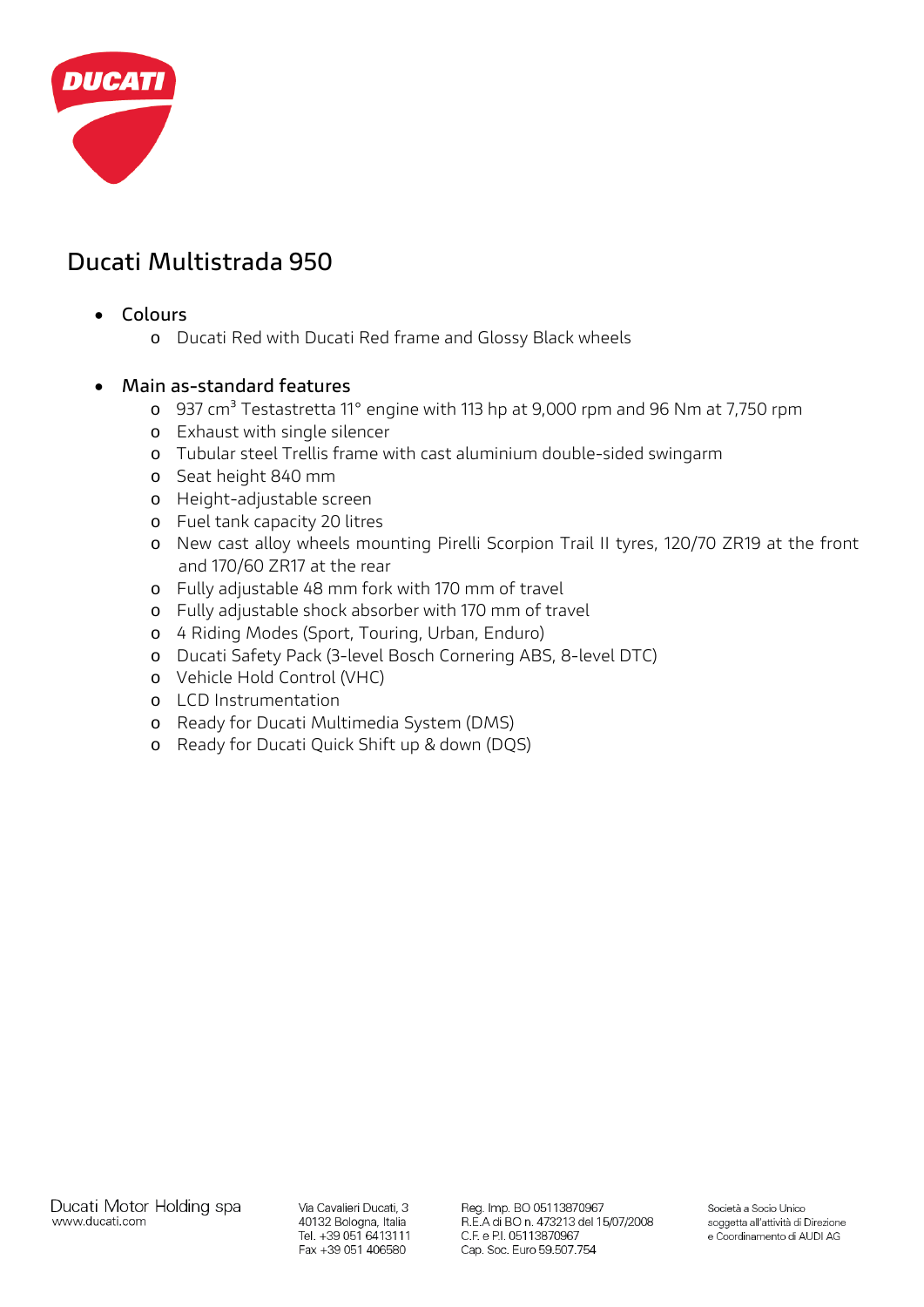

# **Ducati Multistrada 950 S**

### • **Colours**

- 1. Ducati Red with Ducati Red frame and black wheels with red trim (or spoked wheels)
- 2. Glossy Grey with Ducati Red frame and black wheels with red trim (or spoked wheels)

#### • **Main as-standard equipment - as per the Multistrada 950 except for:**

- o Hands Free System
- o Semi-active electronic suspension with Ducati Skyhook Suspension (DSS) system
- o Ducati Quick Shift up & down (DQS)
- o Full LED headlight with Ducati Cornering Lights (DCL) system
- o Cruise Control
- o Dashboard with 5" TFT colour screen
- o Backlit switchgear controls
- o Cast alloy / spoked wheels option

### **Personalisation packages**

- Touring Pack: panniers, heated grips, centre stand
- Sport Pack: type-approved Ducati Performance silencer by Termignoni (complies with EU homologation requirements), water pump cover in billet aluminium, LED indicators.
- Urban Pack: top case, tank pocket bag with Tanklock flange, USB port to charge electronic devices
- Enduro Pack: supplementary LED lights, engine crash bars, aluminium radiator guard, aluminium sump guard, steel footpegs.

This new Multistrada 1260 Enduro is also compatible with the Ducati Link App: this lets riders set 'journey mode' (a combination of Load Mode and Riding Mode) and personalise the parameters of each individual Riding Mode (ABS, Ducati Traction Control, etc.) in a user-friendly manner via their smartphones. This versatile App also provides comprehensive maintenance deadline info, a user manual and a Ducati Store locator. Furthermore, the Ducati Link App lets riders record performance and routes so they can share their new Multistrada 950 experiences with the *Ducatisti* community that already uses the App.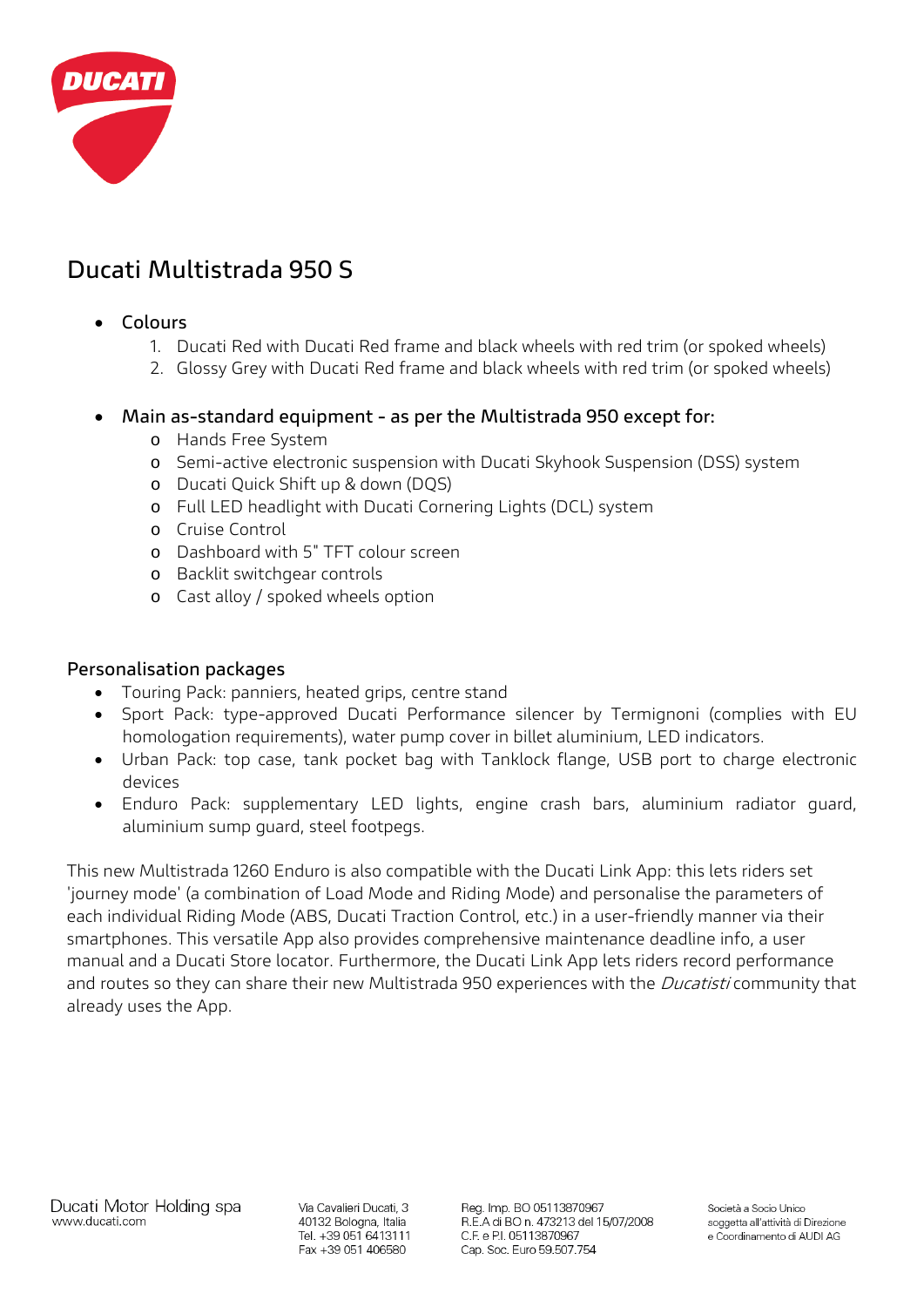

## **Sleek design**

Clean surfaces, taut lines and contrasting front and rear volumes remain the Multistrada hallmarks, but this time they reach new heights of quality and style. The latest Multistrada 950, in fact, features new side wings, taken from the Multistrada 1260, which make the front end even cleaner and more streamlined.

The Multistrada 950 combines Multistrada 1260 and Multistrada 1260 Enduro design features to perfection, taking the 'lightest' elements from both. The front end - with the distinctive horizontally extended headlight, the 'beak', adjustable screen, side 'wings' and tank - takes its cue from the Multistrada 1260. The rider's seat, passenger seat, rear grab rail, the design of the exhaust and swingarm and the wheel sizes are, instead, taken from the Multistrada 1260 Enduro. This mix has produced a bike with classic Multistrada lines that's also compact, and not just visually.

Key design features on the Multistrada 950 include the new, lighter aluminium alloy wheels and the now-lighter spoked wheels available for the S version.

## **Ergonomics**

Built with long-range touring in mind, the Multistrada 950 has been designed to ensure outstanding comfort even when fully laden. This has resulted in an ergonomic "triangle" that guarantees, for rider and passenger alike, comfort and control whatever the situation.

The bike is 'roomy'. It can easily seat two people, even with top case and side panniers mounted. Foot pegs have been lined with rubber inserts to dampen vibration.

Another as-standard feature on the Multistrada 950 is the 840 mm high seat, which instils an immediate sense of comfort and wanderlust. A lower seat (820 mm high) is available so riders can place their feet on the ground more easily, as is a higher (860 mm), even more comfortable one.

The Multistrada 950 screen allows for one-handed vertical adjustment within a range of 60 mm; the accessory line also includes a lower screen. There are two 12 V power sockets, one in the zone immediately beneath the passenger seat, the other in the dashboard zone. These can be used to power items such as thermal clothing, intercoms or mobile phone chargers. The Garmin sat-nav, available as a Ducati Performance accessory, is powered via a dedicated connector. There's also a USB port underneath the seat, which can be used to charge smartphones.

A spacious stowage area under the passenger seat contains tool kit, motorcycle handbook or other personal items. To make the Multistrada an effective long-distance tourer, accessories include

Via Cavalieri Ducati, 3 40132 Bologna, Italia Tel. +39 051 6413111 Fax +39 051 406580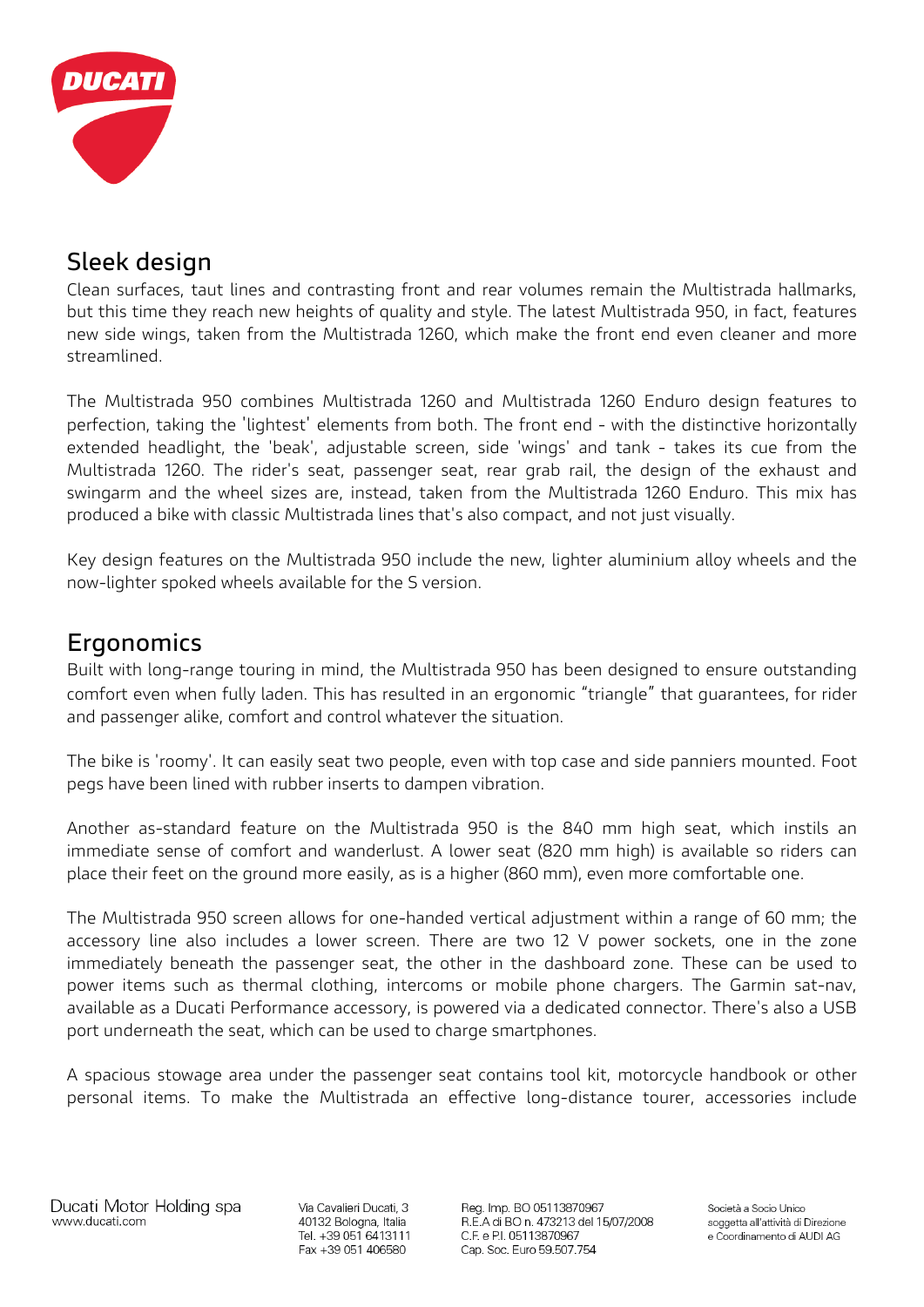

spacious panniers and a top case. The passenger grab rail has specifically been designed to minimise bike width. Touring accessories also include heated grips, a must in bad weather.

### **Engine**

The Multistrada 950 is powered by the already renowned twin cylinder 937 cm<sup>3</sup> Testastretta 11° with Desmodromic timing. Euro 4-rated (in countries where Euro 4 standards apply), this liquid-cooled engine has four valves per cylinder and bore and stroke measurements of 94 and 67.5 mm respectively. Engine power amounts to a maximum of 113 hp at 9,000 rpm and a maximum torque of 96 Nm at 7,750 rpm. The compression ratio is 12.6:1.

The Multistrada 950 gulps in the fuel mix through 53 mm cylindrical-section throttle bodies controlled by an advanced Ride-by-Wire system.

The exhaust system is of the 2-1-2 type with lateral silencer.

The self-servo wet slipper clutch can now be operated with less on-lever effort thanks to the new hydraulic control system.

The Multistrada 950 engine has maintenance intervals of 15,000 km or every 12 months, with valve clearance inspection every 30,000 km.

### **Frame**

The Multistrada 950 frame features a solid Trellis section with large-diameter, low-thickness tubing and two lateral sub-frames, closed off by a rear load-bearing techno-polymer fibreglass element to maximise torsional rigidity. The Multistrada 950 has a minimum ground clearance of 183.5 mm. A 1,594 mm wheelbase distributes rider and luggage (where applicable) weight perfectly, enhancing the vehicle's dynamic performance.

The new, lighter, shell-cast aluminium twin-sided swingarm is painted black.

## **Suspension**

The Multistrada 950 has a front upside down 48 mm fork with 170 mm of travel, a dedicated cast fork leg, plus fully adjustable spring pre-load and hydraulic compression and rebound damping. At the rear, a shock connects the swingarm to the left cast sub-frame: again, spring pre-load is adjustable (via a the knob-operated hydraulic press), as is hydraulic compression and rebound damping. The spring is progressive, consequently increasing ride comfort even with the bike fully loaded. Rear wheel travel is 170 mm.

The Multistrada 950 S is, instead, equipped with the Ducati Skyhook Suspension Evo (DSS) system, based on a 48 mm diameter fork and rear shock (both electronic). Rebound and compression damping are adjusted continuously according to a semi-active approach that ensures optimal vehicle balance.

Ducati Motor Holding spa www.ducati.com

Via Cavalieri Ducati, 3 40132 Bologna, Italia Tel. +39 051 6413111 Fax +39 051 406580

Reg. Imp. BO 05113870967 R.E.A di BO n. 473213 del 15/07/2008 C.F. e P.I. 05113870967 Cap. Soc. Euro 59.507.754

Società a Socio Unico soggetta all'attività di Direzione e Coordinamento di AUDI AG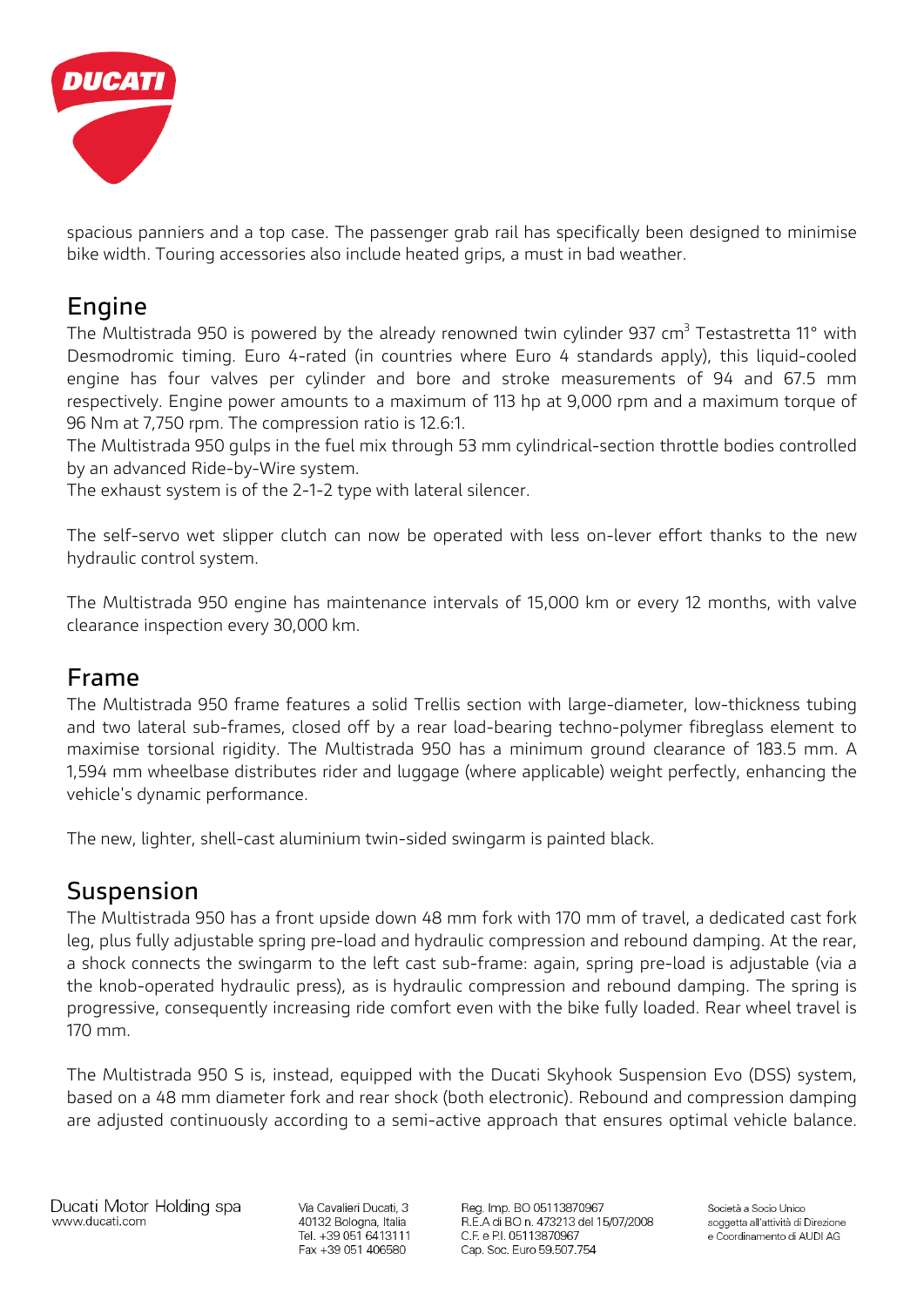

In practice, the system keeps bike attitude constant whatever the road surface, thus minimising swaying of vehicle, rider and passenger and significantly boosting comfort and safety.

The Skyhook name stems from the unique sensation experienced during riding, as if the bike were suspended from a hook in the sky, keeping it balanced, stable and extremely reactive to any change in attitude. This innovative technology outperforms conventional, passive suspension systems via constant control of dynamic wheel behaviour. Thanks to the smart DSS Evolution system, nearly all the negative effects of too soft or hard a setting are eliminated without any compromising on performance or safety.

DSS Evolution technology analyses data from numerous sensors on the sprung and unsprung weights of the bike to calculate and set the damping needed to make the ride as smooth as possible. An accelerometer on the steering yoke, together with another inside the control unit that tracks the DDS Evolution, provide data on sprung weight, while an accelerometer on the fork bottom provides input on unsprung weight. At the rear, another sensor measures suspension travel. The DSS Evolution processes this information via a semi-active control algorithm that, by referring to an imaginary fixed point in the sky above the bike, makes extremely rapid adjustments to the hydraulic dampers to minimise vehicle movement in relation to this point: just as if the bike were suspended from it (hence the term "skyhook").

To smooth the load transfers associated with acceleration and deceleration, the system also makes use of the Ducati Traction Control (DTC) longitudinal accelerometer sensor, ABS system pressure detectors (for instantaneous calculation and activation of a response that reduces the resulting vehicle swaying) and data from the Inertial Measurement Unit (IMU), which dynamically reveals the bike's attitude.

The DSS Evolution system allows fast, user-friendly bike set-up via the new Multistrada 1260 Enduro HMI interface, ensuring suspension is exactly as desired whatever the ride conditions. Just select the desired riding mode (Touring, Sport, Urban or Enduro) and the load configuration: rider only, rider with luggage, rider with passenger or rider with passenger and luggage. Moreover, it's possible - without any need to tackle complicated sittings - to act on fork and shock absorber separately to fine-adjust front and rear suspension. The system has practically unlimited configuration potential, as the rider can electronically select 400 parameter combinations via the new interface. Riders can also mechanically adjust front fork pre-load.

## **Tyres and wheels**

The Multistrada 950 features redesigned wheels that reduce overall weight by 500 g compared to the previous model. Wheels measure 3.0" x 19'' at the front and 4.5" x 17'' at the rear and mount Pirelli Scorpio Trail II tyres (120/70 ZR19 at the front and 170/60 ZR17 at the rear).

Via Cavalieri Ducati, 3 40132 Bologna, Italia Tel. +39 051 6413111 Fax +39 051 406580

Reg. Imp. BO 05113870967 R.E.A di BO n. 473213 del 15/07/2008 C.F. e P.I. 05113870967 Cap. Soc. Euro 59.507.754

Società a Socio Unico soggetta all'attività di Direzione e Coordinamento di AUDI AG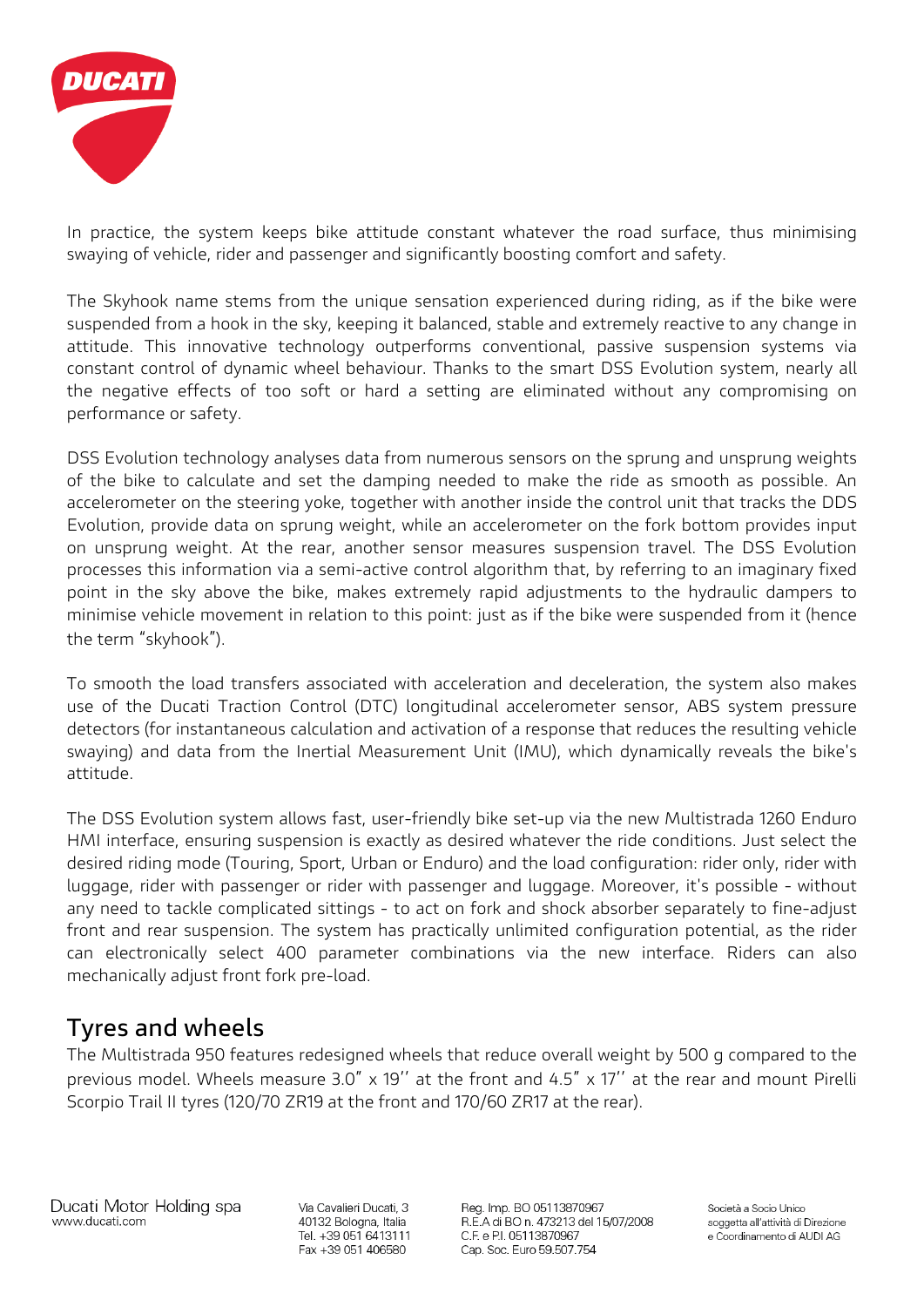

This tyre offers a perfect blend of off-road racing capacity and great road performance. Designed for the most demanding motorcyclists, its plus-points include high mileage, consistent performance throughout its life-cycle and first-class performance in the wet.

The innovative tread pattern on the SCORPION™ Trail II combines the off-road approach applied across the SCORPION™ line with the experience gained by Pirelli in developing the ANGEL™ GT, Pirelli's best sport touring tyre, considered the segment benchmark. The side grooves of the new SCORPION™ Trail II tyres are designed to ensure optimal drainage in the rain, while the layout and shape of the central grooves not only boost water drainage performance but also ensure better traction, greater stability and more even wear.

Compared to its predecessor, this new tyre guarantees higher mileage without compromising cornering performance and, above all, ensures excellent wet weather performance. The SCORPION™ Trail II profiles derive directly from those used on the ANGEL™ GT. Thanks to a shorter, wider contact patch, the profile helps reduce and even out tread wear, thus extending mileage. New profiles have also improved handling, which remains consistent throughout the product life-cycle.

The Multistrada 950 S is also available with tubeless tyre wheels with aluminium rims that have 40 cross-mounted spokes and gravity-cast hubs; these mount chunky Pirelli SCORPION™ Rally tyres, better suited to off-road riding.

### **Bosch Brembo brake system with Cornering ABS system**

The entire Multistrada family features a Brembo braking system with the ABS 9.1ME Cornering device, an integral part of the Ducati Safety Pack (DSP). Bosch Cornering ABS makes use of the Bosch IMU (Inertial Measurement Unit) platform to optimise front and rear braking power even in critical situations and with the bike at considerable lean angles. Through interaction with the Riding Modes, the system provides solutions suitable for any situation or riding condition.

Thanks to an ABS control processor, the Multistrada 950 uses an Electronic Combined Braking System (which merges front and rear braking). This is optimised for Urban and Touring Riding Modes but has a lower degree of intervention in Sport mode where fully automated control is less desirable. The combined braking system increases stability by using four pressure detectors to allocate braking power optimally between front and rear.

Designed to improve rear tyre control during hard braking, the ABS wheel lift detection function is fully enabled in Urban and Touring Riding Modes yet disabled in Sport and Enduro mode. The ABS function can also be limited to the front brakes, a feature the Multistrada uses in Enduro Riding Mode to let the rear wheel drift when braking on uneven surfaces. Nevertheless, the ABS can also be disabled via the instrument panel in Enduro Riding Mode and settings can be saved and recalled at the next Key-On.

Via Cavalieri Ducati, 3 40132 Bologna, Italia Tel. +39 051 6413111 Fax +39 051 406580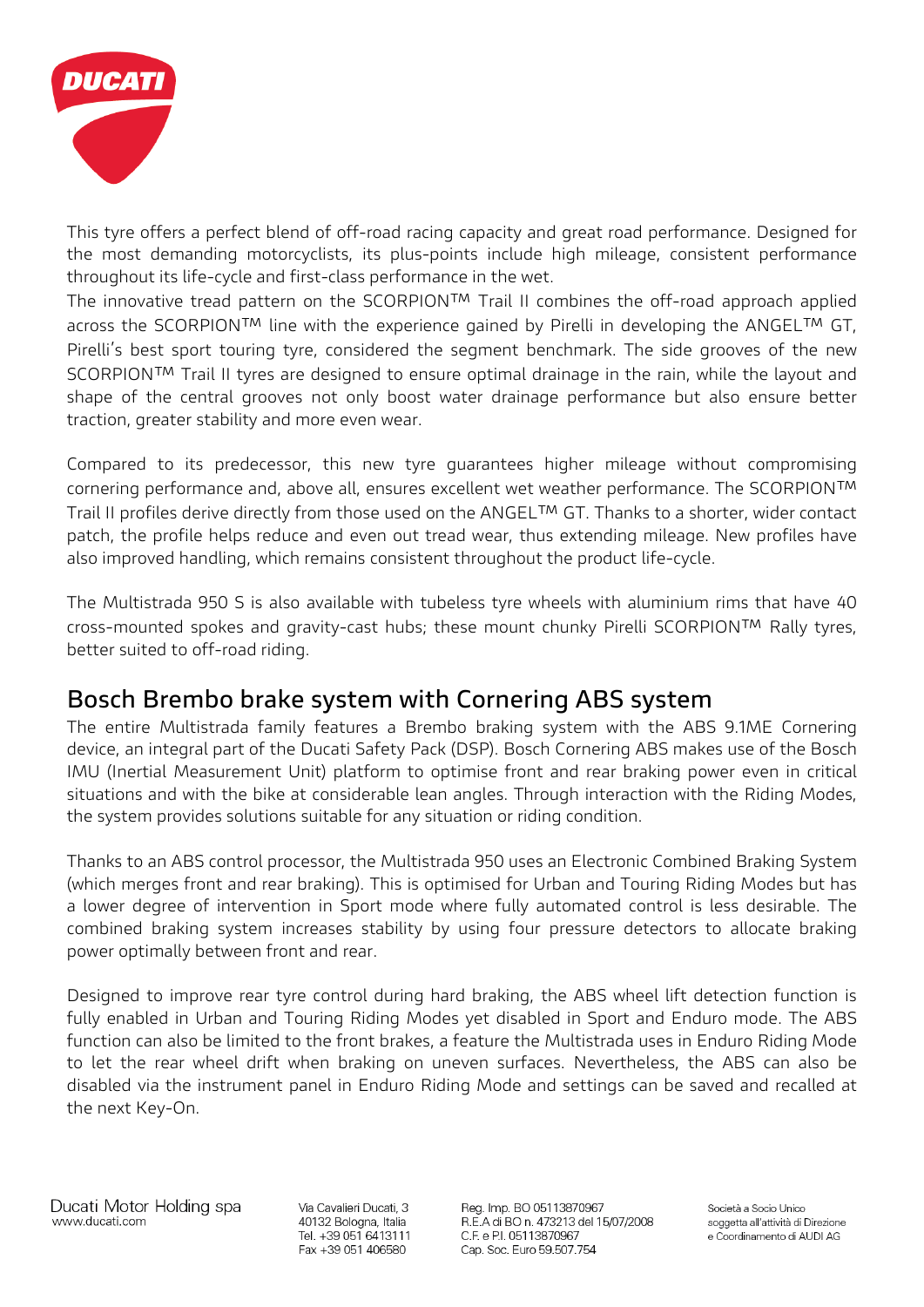

The system integrates perfectly with Ducati Riding Modes and has three different levels. Level 2 ensures, in Sport mode, equilibrium between front and rear without rear wheel lift detection but with the Cornering function on and calibrated for sports-style riding. Level 3 optimises, in Touring and Urban modes, the combined braking action with rear wheel lift detection on for maximum safety and the Cornering function on and calibrated for maximum safety. Level 1 offers maximum off-road performance by eliminating rear wheel lift detection and allows drifting by applying the ABS at the front only.

The Multistrada 950 features Brembo M4-32 monobloc radial calipers with four 32 mm diameter pistons and 2 pads, a radial pump with adjustable levers and dual 320 mm front discs. At the rear a 265 mm disc is gripped by a floating caliper, again by Brembo. Such top-drawer components ensure unbeatable performance, a feature that has always been a Ducati hallmark.

# **Ducati Traction Control (DTC)**

On the Multistrada 950, Ducati Traction Control (DTC) detects and subsequently controls any rear wheelspin, enhancing both bike performance and active safety. The system lets riders select from among 8 different profiles, each calibrated to provide a rear wheelspin tolerance that matches progressive levels of riding ability (classified from 1 to 8).

# **Vehicle Hold Control (VHC)**

The Multistrada 950 mounts an ABS that features the Vehicle Hold Control (VHC) system. When activated, the latter holds the vehicle steady by applying rear wheel braking (if unused, automatic deactivation occurs after 9 seconds). The function is activated when, with the bike at standstill and the kickstand up, the rider applies high pressure on the front or rear brake levers.

## **Hands Free System**

The Multistrada 950 S can be started without an actual mechanical key thanks to the new Hands Free system that raises security standards. Just walk up to the vehicle with the electronic key in your pocket: once within 2 metres of the bike the key code will be recognised and ignition enabled. At this point just press the key-on button to power up the control panel and then start the engine.

## **Ducati Riding Modes**

Ducati Riding Modes, first introduced on the Multistrada in 2010, allow selection of different pre-set modes that optimise bike behaviour according to individual riding styles and road conditions. The Multistrada 950 has four Riding Modes (Sport, Touring, Urban and Enduro), each programmed to act on the electronic Ride-by-Wire (RbW) engine control system and the ABS and DTC levels. The available modes stem from a combination of cutting-edge technologies. Riding Modes can be changed on the go, while personalised ABS and DTC settings need to be made with the bike at standstill and the throttle closed.

Ducati Motor Holding spa www.ducati.com

Via Cavalieri Ducati, 3 40132 Bologna, Italia Tel. +39 051 6413111 Fax +39 051 406580

Reg. Imp. BO 05113870967 R.E.A di BO n. 473213 del 15/07/2008 C.F. e P.I. 05113870967 Cap. Soc. Euro 59.507.754

Società a Socio Unico soggetta all'attività di Direzione e Coordinamento di AUDI AG